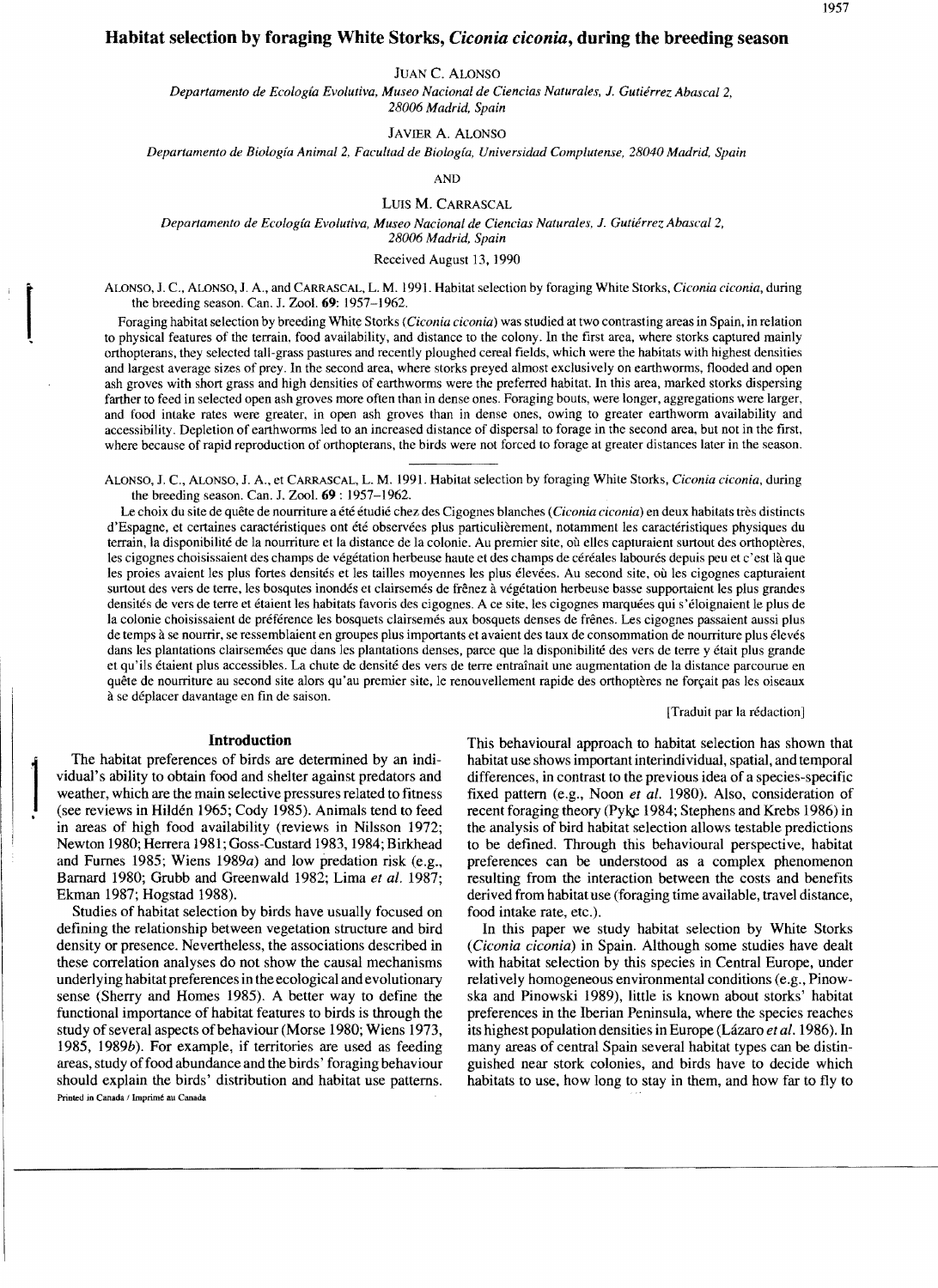reach feeding areas. Our purpose was to describe habitat selection pattems in two contrasting area in relation to prey abundance. The following specific questions were addressed:  $(i)$ do dispersal and habitat use pattems of White Storks relate to food availability? (ii) do storks deplete their food resources? and (*iii*) is habitat use dependent on distance from the colony through a trade-off between travel costs and foraging benefits?

#### Studyarea

We selected two different areas, each containing a White Stork colony, to represent the two main biotopes utilized by this species in Iberia during the breeding season (Lázaro *et al.* 1986). The first area lies in western Spain, close to El Gordo  $(39°52'N, 5°18'W, 300 m$  asl), and consists of 2000 ha of cereal fields (what, rye, and oats) and dry pasture land partly used for sheep grazing, around a large reservoir, with sorne woodlots containing holm oak *(Quercus rotundifolia),* pine *(Pinus* spp.), and eucalyptus trees *(Eucalyptus* spp.; see Fig. 1). The climate is Mediterranean, with an average yearly temperature of l5-16°C, warm dry summers, and low precipitation (400-500 mm annually). All 16 stork pairs of this colony nest on roofs of buildings in the village (10 birds on a single roof) and feed almost exclusively on arthropods (mainly orthopterans; of the identified prey ingested by 21 focal birds surveyed for at least 5 min, more than 95% were arthropods (personal observation)). The second area, near El Escorial  $(40^{\circ}35'N,$ 4°05'W, 900 m asl), contains the largest White Stork colony in central Spain. It consists of ca. 600 ha of flat wet pasture land used for cattle grazing, with ash *(Fraxinus angustifolia)* and elm *(Ulmus campestris),*  where the stork nests are built, and interspersed woodlots of holm oak and Pyrennean oak *(Q. pyrenaica).* This area has a colder and more humid climate than the first, with a yearly mean temperature of  $9-10^{\circ}$ C, cool springs with freezing night temperatures, sometimes even during May, and annual precipitation of 700 mm (Elías and Ruiz 1977). The food of adult storks consists of almost exclusively of earthworms (Carrascal *et al. 1990).* 

#### Methods

#### *Habitat selection*

Both areas were surveyed between early April and late June 1988, using previously (late March) established itineraries which were fixed according to the dispersal of storks from the colonies. The total length of these survey routes was 29 km in El Gordo and 12 km in El Escorial. Transects driven along them by car in both areas lasted 1.5-2 h and were carried out 3 times per field day: early morning (06:00-08:00), midday  $(11:00-13:00)$ , and late afternoon  $(16:00-19:00)$ . The locations of all sighted storks were plotted on maps  $(1: 25 000)$  of the study areas, and the type of habitat was recorded. Storks spent almost all their time outside the nest foraging (Carrascal *et al.* 1990). We considered observations made during each of the three daily transects to be independent, since the time elapsed between them was always longer than 3 h, though foraging bouts last  $15 \text{ min} - 2 \text{ h}$  (unpublished data from radio-tagged birds). A vailability of the different habitat types was estimated using the same transects, recording the habitat type at each side of the transect every 200 m. In El Gordo we considered the fol!owing habitats: (i) woods *(Pinus* spp., *Eucalyptus* spp., and holm  $oak$ ;  $(ii)$  pasture land, which we divided into three categories according to the height of the grass:  $\leq 10$ , 10-30, and  $> 30$  cm; (*iii*); fields being tilled that day; *(iv)* fields tilled at least 1 day prior to observation; *(v)*  cultivated cereal fields; and *(vi)* the shores of the reservoir. In El Escorial the following habitats were considered:  $(i)$  streams and ponds,  $(ii)$  oak woods, and  $(iii)$  ash groves. The transect was repeated 13 times in El Escorial and 12 times in El Gordo. As the main foraging habitat in El Escorial, ash groves (see below), was homogeneous, we studied it in more detail. At intervals of 50 footsteps we recorded the degree to which ash groves were swamped, measuring the water level (cm) where water was present, and the height of the grass (cm). We also counted the number of trees  $>2.5$  m tall within a radius of 25 m at 100-footstep intervals along random transects established in pastures both visited and not visited by foraging storks.



FIG. 1. Habitat availability and use by White Storks in El Gordo, Spain. W woods; PL, pastureland (grass  $\leq$  10, 10–30, or  $>$  30 cm high). CF, cultivated fields; RT; recently tilled fields; PF, ploughed fields; WM, water reservoir margins. The results of *t-tests* for proportions comparing paired percentages are indicated above the bars as follow: ns, not significant; \*\*\*,  $p < 0.001$ . The p value shows the significance of  $\chi^2$  test comparing availability and use distributions. N is the number of birds.

#### *Individual foraging behaviour*

In 1989 we captured and radio-tagged five birds in El Escorial. Three were females (two of these bred successfully, the third was an immature bird) and two were males (a breeding one and an immature). We followed the three breeding storks by car or on foot, depending on the distance flown by the bird and the accessibility of the foraging site, and studied their foraging behaviour during the incubation period (20 field days), i.e., dispersal from the nest, patch residence time, habitat selection, food intake, and vigilance time. Each foraging bout was considered to be an independent observation, since for each individual there was no autocorrelation in travel distance, patch residence time, and food intake and scanning rates in the sample of foraging bouts. Consecutive foraging bouts were separated by an incubating bout or defined by a change in foraging site by a distance of >500 m covered by flight. Periods during which the storks did not forage were not considered. For analysis we combined the data from the three individuals, since there were no significant differences in their foraging behaviour (feeding rate, vigilance time, habitat use, length of foraging bouts, and distance between foraging site and nest).

#### Food availability and depletion of food resources

We counted arthropods  $>1$  cm in length (mainly orthopterans and beetles) seen while walking slowly along transects 25 m long  $\times$  2 m wide in both areas (see Folse 1982 and Blancher and Robertson 1987 for a similar approach). Earthworms and hypogeal insect larvae were counted in earth samples of  $20 \times 20 \times 5$  cm taken with a shovel and crumbled by hand. The length and width of each earthworm and larva, and the approximate length of arthropods, were estimated to obtain an approximation of its biomass, assuming a cylindrical form for earthworms and larvae and a ellipsoidal or a hemiellipsoidal form for arthropods. To estimate the availability of prey near the shores of the reservoir in El Gordo, we sampled 24 transects 50 m long  $\times$  2 m wide along the shores most frequently visited by the storks, counting aquatic prey (fishes, newts, frogs, and macroinvertebrates). Although this method did not allow precise measurement of the real availability of prey to the storks, it provided a reliable index of prey abundance for comparison among the habitats.

Depletion of food resources by the storks was estimated by measuring prey abundance at selected foraging sites before and 15 (El Gordo) or 10 (El Escorial) days after storks had been foraging on them.

#### *Statistical procedures*

We used Student's *t-test* to compare means and proportions in independent series,  $\chi^2$  tests to compare series of proportions, and simple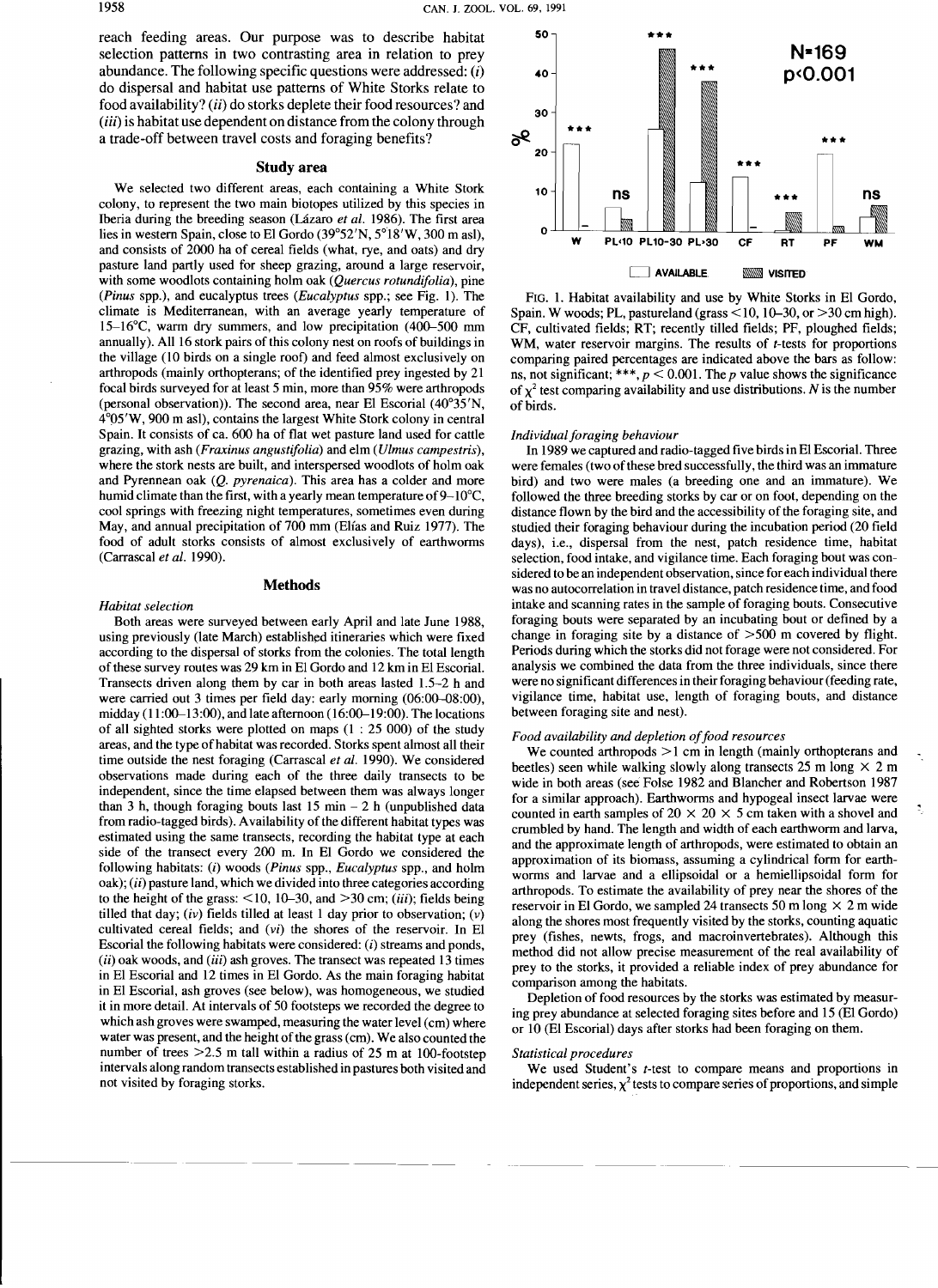TABLE l. Food availability in the two study areas

|                                      | Number/sample |       | g/sample |      |
|--------------------------------------|---------------|-------|----------|------|
|                                      | Ī             | SD    | Ÿ        | SD   |
| El Gordo (arthropods)                |               |       |          |      |
| Woods-shrublands (22)                | 4.0           | 3.7   | 1.0      | 1.8  |
| Pasture land                         |               |       |          |      |
| Grass $\leq 10$ cm (10)              | 17.0          | 16.5  | 2.9      | 2.8  |
| Grass $10-30$ cm $(32)$              | 115.6         | 93.6  | 15.3     | 12.2 |
| Grass $>$ 30 cm (8)                  | 173.9         | 179.6 | 27.1     | 31.6 |
| Cultivated fields (25)               | 9.7           | 14.9  | 2.0      | 3.8  |
| Recently tilled fields (9)           | 6.3           | 4.6   | 3.5      | 3.7  |
| Ploughed fields (14)                 | 2.6           | 2.6   | 0.9      | 1.4  |
| El Escorial (hypogeal invertegrates) |               |       |          |      |
| Woods $(50)$                         | 0.1           | 0.3   | 0.1      | 0.3  |
| Nonvisited ash groves (50)           | 1.8           | 2.9   | 0.6      | 1.2  |
| Visited ash groves (43)              | 3.1           | 2.9   | 2.1      | 2.7  |

NOTE: As storks did not feed on hypogeal invertebrates in El Gordo or on arthropods in El Escorial, these data are not given (sce Results for data). Numbers in parentheses show sample size

and partíal regression analyses. Data series were analyzed after logarithmic transformation. Habitat selection was estimated through Ivlev's (1961) eligibility index  $(U_i - A_i/U_i + A_i)$ , where  $U_i$  and  $A_i$  are the proportions of use and availability, respectively, of the different habitats. This index varies between  $-1$  (complete avoidance) and  $+1$ (complete preference).

#### **Results**

# *Food availability*

Earthworms were more abundant in El Escorial ( $\bar{x} = 2.11$ ,  $SD = 2.74$ ,  $n = 43$ ) than in El Gordo ( $\bar{x} = 0.11$ ,  $SD = 0.31$ ,  $n =$ 50) (*t*-test,  $p < 0.001$ ). Arthropods, however, were much less abundant in the first area ( $\bar{x} = 0.2$ , SD = 0.2, *n* = 26) than in the second ( $\bar{x}$  = 17.7, SD = 17.9, *n* = 40) (*t*-test, *p* < 0.001). In El Escorial the density and biomass of earthworms and other hypogeal invertebrates were significantly higher in ash groves than in oak woods ( $t$ -test,  $p < 0.001$ ; see Table 1). In El Gordo there were more arthropods in tall-grass pastures than in other pastures, cultivated land, or woods (*t*-tests,  $p \le 0.05$ ; see Table 1). However, in fields being ploughed, artbropods were much larger (mean 0.6 g) than in other habitats (0.15-0.3 g), although their density was as low as in cultivated land and short-grass pastures.

#### *Habitat selection*

Frequency distributions of habitats available to and visited by the storks differed significantly, in both El Gordo  $(\chi^2 \text{ test}, p \leq$ 0.001; Fig 1) and El Escorial  $(\chi^2 \text{ test}, p < 0.001; \text{Fig. 2})$ . Storks clearly selected sorne types among all available habitats in the two study areas. In El Gordo they avoided cereal-sown ground and wooded areas and visited ploughed fields only sporadically, except for those being ploughed on the same day, which were positively selected. They also selected tall-grass pastures, but were indifferent to short-grass pastures and the shores of the reservoir (Fig. 1).

The eligibility index for the seven terrestrial habitats in El Gordo was significantIy correlated with the average density and mean weight of prey on each (partial correlation coefficients;  $r = 0.96$ ,  $p < 0.01$  for density and  $r = 0.94$ ,  $p < 0.01$  for weight). These two variables explained 93% of the variance in eligibility for any of the seven habitats ( $p < 0.01$  in the multiple regression analysis).

TABLE 2. Characteristics of the ash groves used and not used by white storks in El Escorial

|                      | Ash groves<br>not visited | Ash groves<br>visited |  |  |
|----------------------|---------------------------|-----------------------|--|--|
| Degree of flooding   |                           |                       |  |  |
| % sites with water   | 14                        | 71                    |  |  |
| n                    | 251                       | 216                   |  |  |
| Height of grass (cm) |                           |                       |  |  |
| Mean                 | 32.1                      | 13.5                  |  |  |
| SD                   | 12.6                      | 9.9                   |  |  |
| n                    | 36                        | 30                    |  |  |
| No. of trees/0.2 ha  |                           |                       |  |  |
| Mean                 | 12                        | 6                     |  |  |
| SD                   | 10.0                      | 5.8                   |  |  |
| n                    | 36                        | 30                    |  |  |



FIG. 2. Habitat availability and use by White Storks in El Escorial. See Fig. 1 for details.

In El Escorial, storks selected ash groves but avoided wooded areas and did not use ponds and streams in proportion to their availability (Fig. 2). Ash groves selected by the storks had fewer trees ( $p < 0.01$ ) and shorter and grass ( $p < 0.001$ ) and were more flooded ( $p < 0.001$ , t-tests) than those not used (Table 2). AIso, the density and biomass of earthworms and other hypogeal invertebrates were significantIy greater in ash groves used by the storks *(p* < 0.001, *t-tests).* 

# *Foraging behaviour*

Individually marked storks dispersed farther and their foraging bouts were longer in open than in dense ash groves (Table 3). The absolute food intake rate and mean aggregation size were also greater in open ash groves. To exclude the influence of the larger aggregations, which are associated with a shorter vigilance time (Table 3), we caIculated the net food intake rate (only with head down), which better reflects the quality of the foraging site (see Carrascal *et al.* 1990). The net food intake rate was also significantly higher in open ash groves.

# *Food depletion and dispersalfrom the colony*

The abundance of arthropods in pastures increased in El Gordo at a site regularly visited by storks during 15 days in May, as a consequence of the high reproductive and growth rates of artbropods (mainly orthopterans) during spring (Fig. 3). In contrast, in El Escorial the density of earthworms decreased in May after 10 days of regular use by storks (Fig. 3). Since there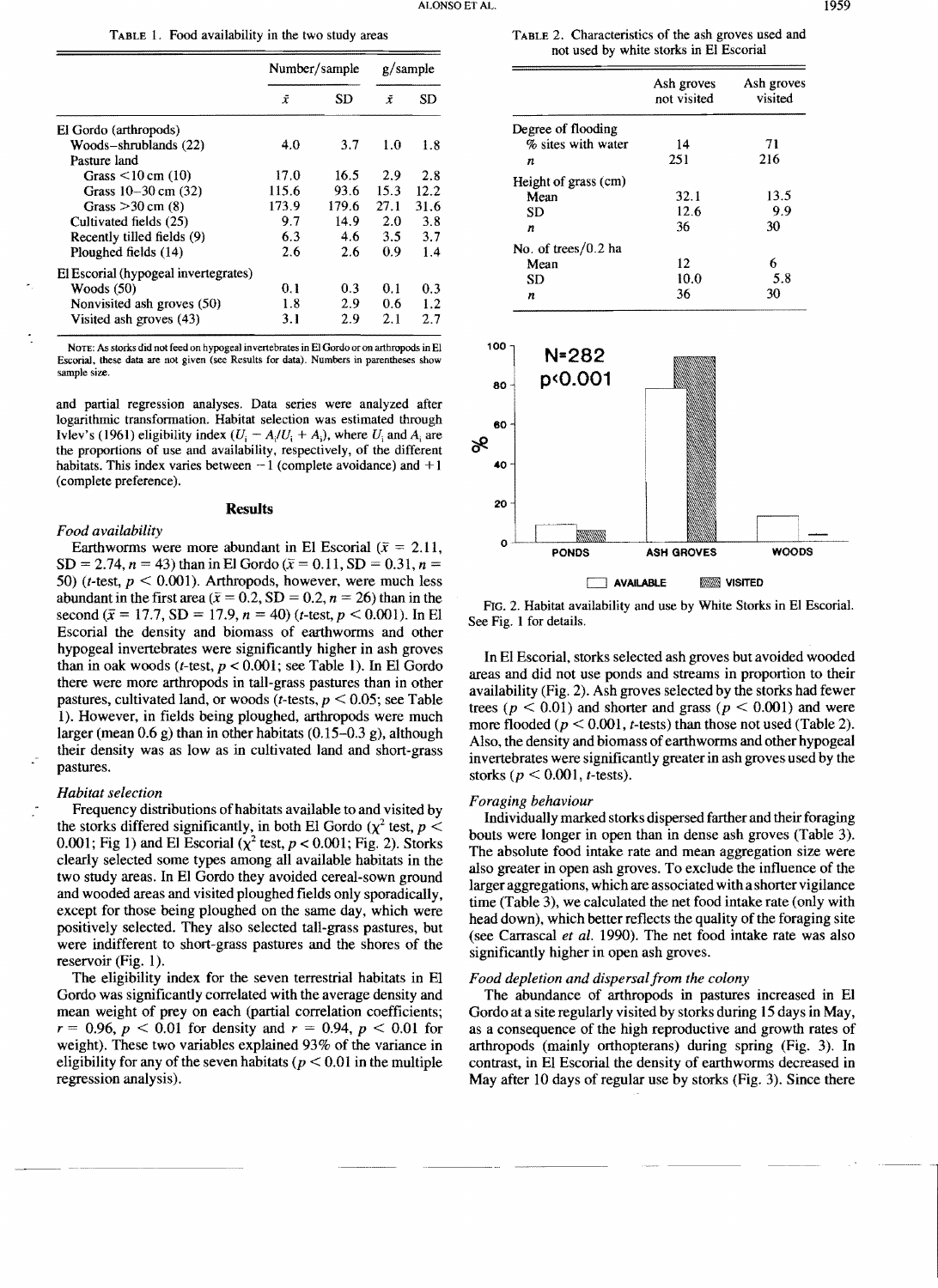|  |  |  |  | TABLE 3. Foraging parameters of White Storks feeding in El Escorial |
|--|--|--|--|---------------------------------------------------------------------|
|--|--|--|--|---------------------------------------------------------------------|

|                                | Open ash groves |      | Dense ash groves |       |           |    |         |
|--------------------------------|-----------------|------|------------------|-------|-----------|----|---------|
|                                | Ã               | SE.  | n                | x     | <b>SE</b> | n  |         |
| Patch residence time (min)     | 69.3            | 11.8 | 45               | 31.2  | 7.9       | 21 | ***     |
| Dispersal distance (m)         | 457.2           | 84.0 | 47               | 206.5 | 38.6      | 21 | $***$   |
| Flock size                     | 6.2             | 0.8  | 46               | 1.9   | 0.37      | 19 | $***$   |
| Vigilance time $(s/min)$       | 19.8            | 2.6  | 29               | 34.3  | 11.5      | 9  | $\star$ |
| Absolute intake rate (no./min) | 3.2             | 0.4  | 27               | 1.3   | 0.4       | 9  | **      |
| Net intake rate (no./min)      | 4.0             | 0.4  | 27               | 1.6   | 0.5       | 9  | **      |

**NOTE:** ANOVA between open and dense ash groves: \*,  $p < 0.05$ ; \*\*,  $p < 0.01$ ; \*\*\*,  $p < 0.001$ .



FIG. 3. Changes in prey availability (mean  $\pm$  95% confidence interval) at a site regularly visited by White Storks during 15 days in El Gordo and 10 days in El EscoriaL Numbers in parentheses show sample size. The significance of *t*-tests is indicated.



FIG. 4. Monthly changes in dispersal distance from the colony to foraging areas (mean  $\pm$  95% confidence interval). The significance of t-tests is indicated.

were no significant numbers of other predator species feeding on the same prey, we conclude that in El Gordo, storks did not deplete food resources (mainly grasshoppers), whereas in El Escorial they did significantly deplete their main prey (earthworms).

The mean distance that storks dispersed to feed increased

significantly between April and May in El Escorial, whereas it did not change significantly, and even showed a slight decreasing trend, in El Gordo (Fig. 4).

### Discussion

The results of this study show that food availability is an important causal factor in habitat selection and foraging dispersal of White Storks from the breeding colony. Similar results have been obtained by researchers working with other bird species (e.g., Newton (1979, 1986) with raptors, Grzybowski (1982), Boag and Grant (1984), and Grant and Grant (1987) with granivorous birds, Goss-Custard (1983, 1985) with waders, Bailey and Titman (1984) with ducks, Ford and Paton (1985) with nectarivorous birds, and Terril and Ohmart (1984), and Brush and Stiles (1986) with insectivorous birds). These results agree with the prediction from foraging theory of a higher use of patches with greater food availability owing to the higher benefit obtained by individuals foraging in them (Schoener 1971; Krebs *etal.* 1983; Pyke 1984; Stephens and Krebs 1986). The absolute food intake rate of marked individuals in El Escorial was indeed higher in open ash groves, which were selected by foraging storks over any other habitat. This high absolute intake rate in open ash groves could be a consequence of  $(i)$  decreased vigilance time and (or) (*ii*) greater food availability. An increase in vigilance time with decreasing visibility in the habitat has been recorded in shorebirds (Metcalfe 1984), and tits (Hogstad 1988), and attributed to the greater vulnerability of a foraging individual surrounded by objects such as trees, foliage, rocks, or banks. However, though foragíng storks spent more time vigilant in dense ash groves, this was mainly a result of the smaller flocks in these areas, because of inverse relationship between feeding and vigilance. Dense ash groves in El Escorial are probably not so dense as to cause a significant increase in vigilance. Thus, the main cause of the higher food intake rate in open ash groves was probably the greater food availability, since the net food intake rate, which excludes the effect of vigilance, was higher in open ash groves (see also Carrascal *et al.* 1990). Higher food intake rates in patches with greater food avaílability have also been recorded for other bird species (e.g., Krebs *et al. 1972;*  Barnard 1980; Goss-Custard 1984; Blancher and Robertson 1987; Draulans 1987).

Not only were open ash groves visited more frequently by storks, but the foraging bouts in them, and the distance covered by the birds to reach them, were longer than for dense ash groves. These results agree with two predictions of the patch model for central place foragers: that patch residence time should be longer in better patches, and in more distant patches (see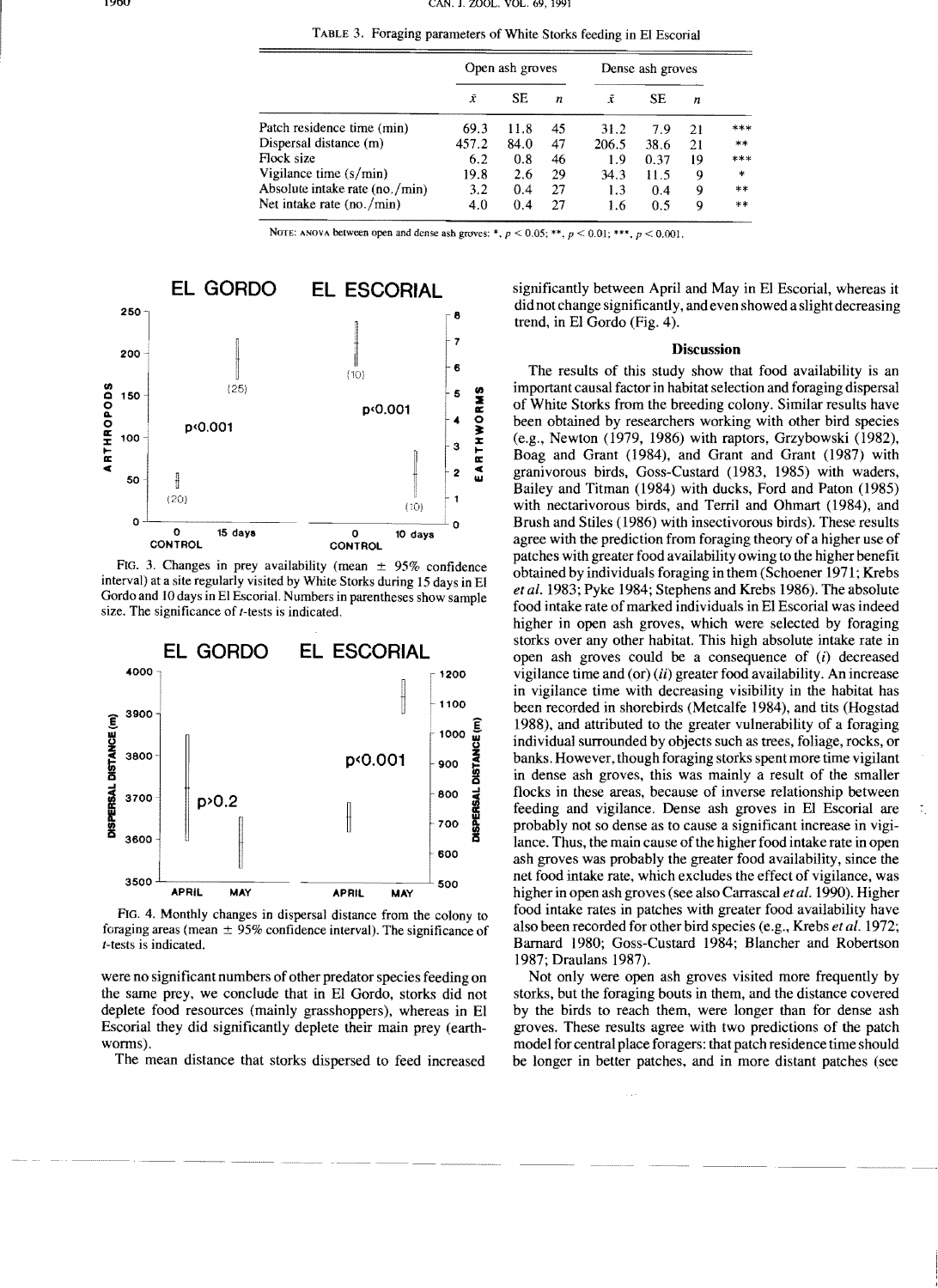Stephens and Krebs 1986). When storks flew longer distances to feed, they not only prolonged their foraging bouts, but also selected open ash groves more frequently. The percentage of open ash groves visited at distances greater than 250 m from the colony was 81% ( $n = 26$ ) compared with 62% ( $n = 42$ ) for closer sits. Dispersal distance to foraging sites and duration of foraging bouts were positively correlated, as predicted by central place models ( $r = 0.30$ ,  $n = 66$ ,  $p = 0.016$ ).

Three facts suggest that in addition to food abundance, other factors influenced habitat selection by White Storks. First, the eligibility of ash groves with shorter grass suggests that prey accessibility or detectability was probably also important in determining storks' preference for a patch (e.g. small earth piles left on the surface by earthworms is one of the clues to their presence). Similar conclusions were drawn by Pínowska and Pínowski (1989) from the study of another White Stork population, and by Brownsrnith (1977) for starlings *(Sturnus vulgaris)*  feeding on pasture land.

Second, habitat eligibility in El Gordo was independently correlated with abundance and size of the prey. Indeed, the highesteligibility index values were forrecently ploughed fields, which offered the largest prey (large hypogeal invertebrates and srnall vertebrates tumed up by the plough). This result is not surprising, given the higher energy intake rate per prey unit provided by larger prey, which allows search time to be reduced (see Pyke 1984; Stephens and Krebs 1986). The low selection for the shores of the reservoir, which offered even larger prey, ca. 200 carp 20–50 cm/100  $m<sup>2</sup>$  of water surface, is explained by the long handling time required to capture and swallow these fishes (personal observations).

Third, the presence of storks already feeding at a site is probably one of the main causes of passing individuals being induced to land, which enhances the use of profitable patches. By joining other foraging individuals, storks thus obtain both feeding and antipredator advantages (Carrascal *et al. 1990).*  Therefore, such enhancement is surely decisive in feeding site selection by foraging storks, as has also been shown for other species (Krebs *et al.* 1972; Baker *et al.* 1981; Andersson *et al.*  1981; Clark and Mengel 1984; Ekman and Hake 1988).

White Storks monitored food availability throughout the breeding season, measuring the degree of resource depletion and modifying the dispersal distance between colony and foraging site accordingly. This conclusion is supported by the clear differences found in the pattems of prey availability and dispersal of foraging storks from the colony between the two study areas. In El Gordo, where the availability of grasshoppers and other arthropods increased notably throughout the spring, we did not record a seasonal increase in the distance travelled by the storks to feed. In contrast, in El Escorial, where earthworms were depleted because of their 10wer reproductive rate, storks did increase their foraging trip distance throughout the season. These results show the importance of a knowledge of food depletion in understanding the distribution patterns of feeding animals in relation to food availability (for studies of the different relationships among bird density, food abundance and depletion rates see Goss-Custard (1983), Folse (1982), Jordano (1987), and Pulliam and Dunning (1987».

## **Acknowledgements**

We are gratefu] to the owners and guards of all the private properties on which the study was carried out, particularly Las Lagunas, El Dehesón, and Canaletas. Special thanks are ex-

tended to Mr. J. L. Aguirre. The manuscript was improved by the comments of two anonymous reviewers. Financial support was provided by a contract from the Instituto para la Conservación de la Naturaleza - Consejo Superior de Investigaciones Científicas, and by the Dirección General de Investigación Científica y Técnica, Spain (project PB87-0389).

- ANDERSSON, M., GÖTMARK, F., and WIKUND, C. 1981. Food information in the black-headed gull, *Larus ridibundus.* Behav. Eco1. SocíobioL 9: 199-202.
- BAlLEY, R. O., and TITMAN, R. D. 1984. Habitat use and feeding ecology of postbreeding redheads. J. Wildl. Manage. 48: 1144-1155.
- BAKER, M. C., BELCHER, C. S., DEUTSCH, L. C., SHERMAN, G. Y., and THOMPSON, D. B. 1981. Foraging success in junco flocks and the effect of social hierarchy. Anim. Behav. 29: 137-142.
- BARNARD, C. J. 1980. Flock feeding and time budgets in the House Sparrow *(Passer domesticus).* Anim. Behav. 28: 295-309.
- BIRKHEAD, T. R., and FURNESS, R. W. 1985. Regulation of seabird populations. *In* Behavioural ecology: ecological consequences of adaptive behaviour. *Edited by* R. M. Sibly and R. H. Smith. Blackwell Scíentific Publications, Oxford. pp. 145-167.
- BLANCHER, P. J., and ROBERTSON, R. J. 1987. Effects of food supply on the breeding biology ofwestem kingbirds. Ecology, 68: 723-732.
- BOAG, P. T., and GRANT, P. R. 1984. Darwin's Finches *(Geospiza)* on Isla Daphne Major, Galápagos: breeding and feeding ecology in a clímatically variable environment. Eco1. Monogr. 55: 463-489.
- BROWNSMITH, C. B. 1977. Foraging rates of starlings in two habitats. Condor, 79: 386-387.
- BRUSH, T., and STILES, E. W. 1986. Using food abundance to predict habitat use by birds. *In* WILDLIFE 2000: modeling habitat relationships of terrestrial vertebrates. *Edited by J. Verner*, M. L. Morrison, and C. J. Ralph. The University of Wisconsin Press, Madison. pp. 57-63.
- CARRASCAL, L. M., ALONSO, 1. c., and ALONSO, J. A. 1990. Aggregation size and foraging behaviour of White Storks *Ciconía ciconia* during the breeding season. Ardea, 78: 399-404.
- CLARK, c., and MENGEL, M. 1984. Foraging and flocking strategies: information in an uncertain environment. Am. Nat. 123: 626-641.
- CODY, M. L. 1985. Habitat selection in birds, Academic Press, Orlando.
- DRAULANS, D. 1987. The effect of prey density on foraging behaviour and success of adult and first-year Grey Herons *(Ardea cinerea). 1.*  Anim. Eco!. 56: 479-493.
- EKMAN, J. 1987. Exposure and time use in willow tit flocks: the cost of subordination. Anim. Behav. 35: 445-452.
- EKMAN J., and HAKE M. 1988. Avian flocking reduces stravation risk: an experimental demonstration. Behav. Eco1. Sociobio1. 22: 91-94.
- ELÍAS, F., and RUIZ, L. 1977. Agroclimatología de España. LN.LA., Cuardemo, No. 7. Madrid.
- FOLSE, L. J. 1982. An analysis of avifauna-resource relationships on the Seregeti plains. Eco1. Monogr. 52: 111-127.
- FORD, H. A., and PATON, D. C. 1985. Habitat selection in Australian Honeasters, with special reference to nectar productivity. In Habitat selection in birds. *Edited by M. L. Cody. Academic Press, Orlando.* pp. 367-388.
- GOSS-CUSTARD, J. D. 1983. Spatial and seasonal variations in the food supply of waders (Charadrii) wintering in the British Isles. *In*  Proceedings of the Third Nordic Congress on Ornithology. 1981. pp. 85-96.
- 1984. Intake rates and food supply in migrating and wintering shorebirds. *In* Shorebirds: migration and foraging behavior. *Edited by* J. Burger and B. L. Olla. Plenum Publishing Corp. New York. pp. 233-270.
- 1985. Foraging behaviour of wading birds and the carrying capacity of estuaries. *In* Behavioural ecology: ecological consequences of adaptive behaviour. *Edited by* R. M. Sibly and R. H. Smith. Blackwell, Scientific Publications, Oxford. pp. 169-188.

 $\sim$  .